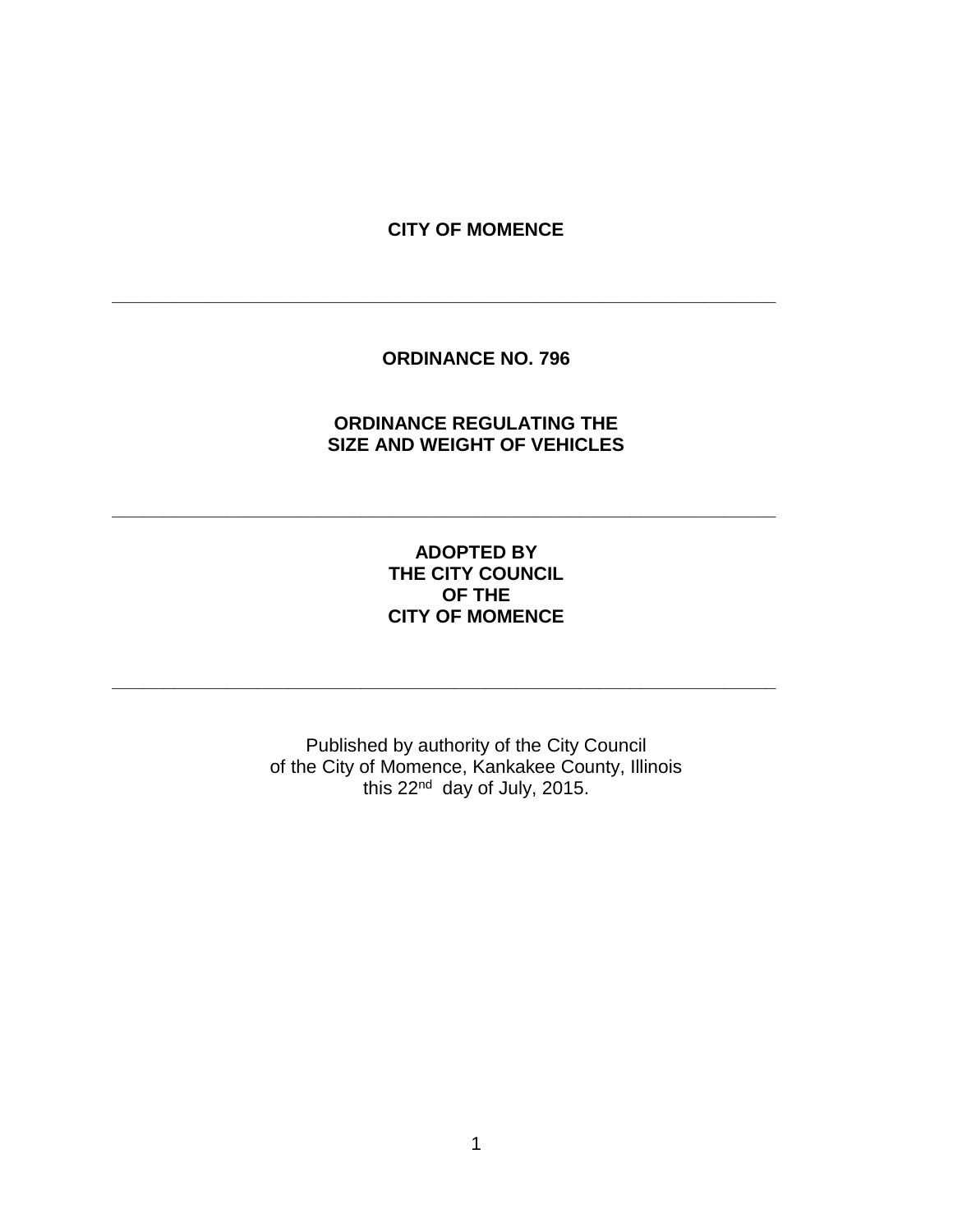### **ORDINANCE REGULATING THE SIZE AND WEIGHT OF VEHICLES**

**WHEREAS,** Section 11-1-1 of the Illinois Municipal Code grants to municipalities the authority to pass and enforce all necessary police ordinances; and

**WHEREAS,** Section 11-80-2 of the Illinois Municipal Code grants municipalities

the authority to regulate the use of the streets; and

**WHEREAS,** Section 15 of the Illinois Vehicle Code grants municipalities the authority to regulate the size and weight of vehicles.

**THEREFORE, BE IT ORDAINED,** by the Mayor and City Council of the City of

Momence, Kankakee County, Illinois, as follows:

**Section One:** That Title 7, Chapter 1, Section 10, "Weight Restrictions" of the

Codified Ordinances of the City of Momence is hereby repealed in its entirety.

**Section Two:** That a new Title 7, Chapter 1, Section 10, entitled "Regulating

Size and Weight of Vehicles," is hereby adopted, which Title 7, Chapter 1, Section 10,

shall read as follows:

# **Chapter 7-1-10 Regulating Size and Weight of Vehicles**

### **(A) DEFINITION OF WORDS AND PHRASES**

**Definition of words and phrases**. The following words and phrases when used in this Code shall, for the purpose of this Code, have the meanings respectively ascribed to them in this Chapter, except when the context otherwise requires and except where another definition set forth in another Chapter of this Code and applicable to that Chapter or a designated part thereof is applicable.

Axle load. The total load transmitted to the road by all wheels whose centers may be included between 2 parallel transverse vertical planes 40 inches apart extending across the full width of the vehicle.

**Commercial vehicle**. Any vehicle operated for the transportation of persons or property in the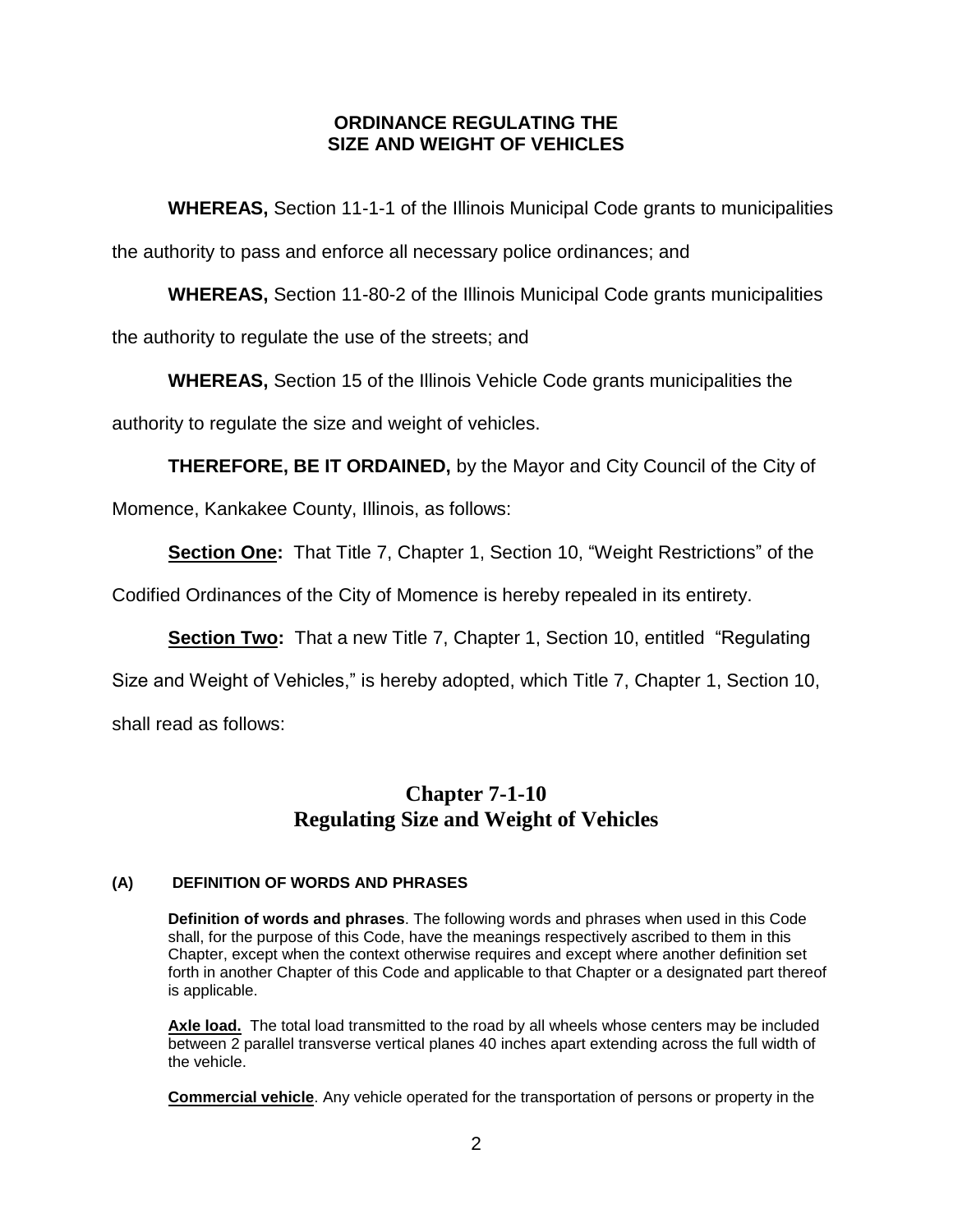furtherance of any commercial or industrial enterprise, For-Hire or Not-For-Hire, but not including a commuter van, a vehicle used in a ridesharing arrangement when being used for that purpose, or a recreational vehicle not being used commercially.

**Construction Vehicle** Any vehicle over 10,000 pounds actual weight, registered gross weight or G.V.W.R. that is required to comply with ILCS Ch. 625, Act 5, §§ 12-712 and 12-713 on identification required to be displayed.

**Gross Vehicle Weight Rating (GVWR)**. The value specified by the manufacturer or manufacturers as the maximum loaded weight of a single vehicle. The GVWR of a combination of vehicles (commonly referred to as the "Gross Combination Weight Rating" or GCWR) is the GVWR of the power unit plus the GVWR of the towed unit or units. In the absence of a value specified by the manufacturer, GCWR is determined by adding the GVWR of the power unit and the total weight of the towed unit and any load on the unit.

**Gross weight**. The weight of a vehicle whether operated singly or in combination without load plus the weight of the load thereon.

**Highway**. The entire width between the boundary lines of every way publicly maintained when any part thereof is open to the use of the public for purposes of vehicular travel.

**Implement of husbandry**. Every vehicle as defined in the Illinois Vehicle Code and designed and adapted exclusively for agricultural, horticultural, or livestock raising operations, including farm wagons, wagon trailers or like vehicles used in connection therewith, or for lifting or carrying an implement of husbandry.

**Motor vehicle**. Every vehicle which is self-propelled and every vehicle which is propelled by electric power obtained from overhead trolley wires, but not operated upon rails, except for vehicles moved solely by human power and motorized wheelchairs. For this Act, motor vehicles are divided into two divisions:

First Division: Those motor vehicles, which are designed for the carrying of not more than 10 persons.

Second Division: Those motor vehicles which are designed for carrying more than 10 persons, those motor vehicles designed or used for living quarters, those motor vehicles which are designed for pulling or carrying freight, cargo or implements of husbandry, and those motor vehicles of the First Division remodeled for use and used as motor vehicles of the Second Division.

#### **Nondivisible load or vehicles**

Permit loads are deemed to be reasonably dismantled (nondivisible) if, when separated into smaller loads or vehicles, further dismantling would:

- a. Compromise the intended use of the load or vehicle; that is, make it unable to perform the function for which it was intended;
- b. Destroy the value of the load or vehicle; that is, make it unusable for its intended purpose; or
- c. Require more than 8 work hours to dismantle using appropriate equipment. The applicant for a nondivisible load has the burden of proof as to the number of workhours required to dismantle the load.

**Permit Route** The route authorized by the issuing authority with proper jurisdiction over the roadway(s) for which permission has been granted to move a vehicle or combination of vehicles that is in itself indivisible or carrying an indivisible load that exceeds normal dimensions or weight or a combination thereof.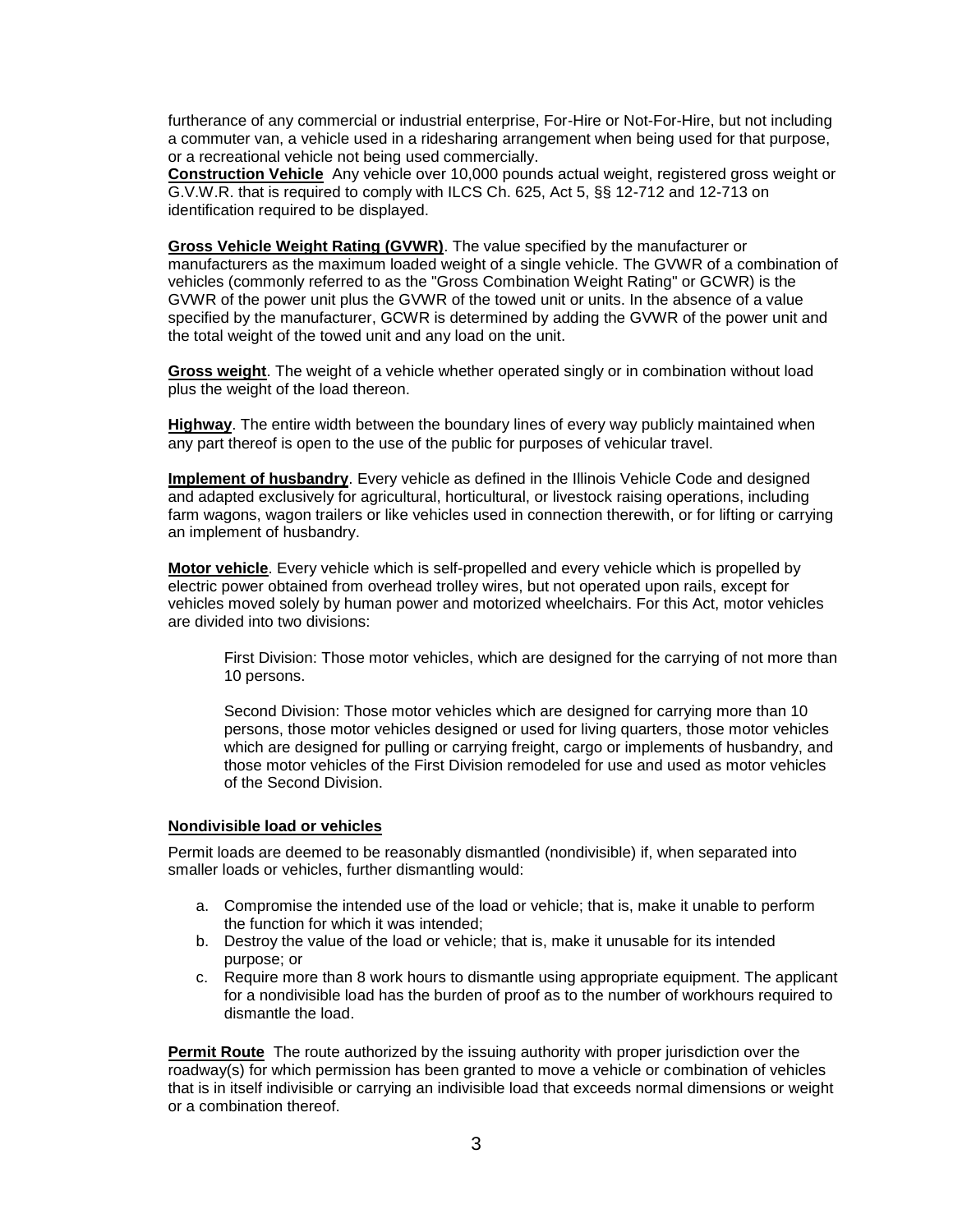**Semitrailer**. Every vehicle without motive power, other than a pole trailer, designed for carrying persons or property and for being drawn by a motor vehicle and so constructed that some part of its weight and that of its load rests upon or is carried by another vehicle

**Tandem axles**. Any 2 or more single axles whose centers are more than 40 inches and not more than 96 inches apart, measured to the nearest inch between extreme axles in the series, except as provided in Section 15-111 [625 ILCS 5/15-111] for special hauling vehicles.

**Trailer**. Every vehicle without motive power in operation, other than a pole trailer, designed for carrying persons or property and for being drawn by a motor vehicle and so constructed that no part of its weight rests upon the towing vehicle.

**Truck tractor**. Every motor vehicle designed and used primarily for drawing other vehicles and not so constructed as to carry a load other than a part of the weight of the vehicle and load so drawn.

**City** is the City of Momence

#### **(B) OVERWEIGHT AND/OR OVERDIMENSION VEHICLES.**

- 1. It shall be unlawful for any person to be in control of, to drive, to park, or move on, upon or across or for the owner to cause or knowingly permit to be parked, driven, or moved upon or across, any street or highway under the jurisdiction of the City, any vehicle or combination of vehicles exceeding the size and weight limitations stated in the ILCS Ch. 625, Act 5, § 15- 102 (width), ILCS Ch. 625, Act 5, § 15-103 (height), ILCS Ch. 625, Act 5, § 15-107 (length), ILCS Ch. 625, Act 5, § 15-111 (weight) and ILCS Ch. 625, Act 5, § 15-316 (Local Restrictions).
- 2. Size and weights limitations while operating on City streets shall not apply to fire apparatus or equipment for snow or ice removal operations owned or operated by or for any governmental body or private snow and ice removal operations per 625 ILCS 5/15-101c or to implements of husbandry temporarily operated or towed in a combination in the furtherance of a farm or agricultural endeavor and to any vehicle or combination of vehicles operating under the terms of a valid oversize and/or dimension permit issued by the City. These exceptions do not include operation over a posted weight restricted elevated structure.
- 3. Where lower size and weight limits or other restrictions are imposed by ordinance under authority of ILCS Ch. 625, Act 5, §§ 15-102, 15-103, 15-107 & 15-111,15-316 and 15-317, and signs indicating such limitations or restrictions are posted, it shall be unlawful to operate any vehicle or combination of vehicles in excess of such size or weight limitations or in violation of such restrictions.
- 4. Whenever any vehicle or combination of vehicles is operated in violation of this section, the owner and/or driver of such vehicle shall be deemed guilty of such violation and either or both the owner and driver of such vehicle may be prosecuted for such violation.

#### **(C) PERMITS FOR OVERWEIGHT AND/OR OVERDIMENSION VEHICLES.**

1. A permit shall be required for the movement of any vehicle or combination of vehicles with a non-divisible load on roadways and bridges within the jurisdiction of the City of Momence which exceeds the dimensions and weights permitted for the particular roadways to be traversed.

For a shipping container to be considered a non-divisible load and eligible to be hauled under an Oversize/Overweight permit issued by the City of Momence, it must be in a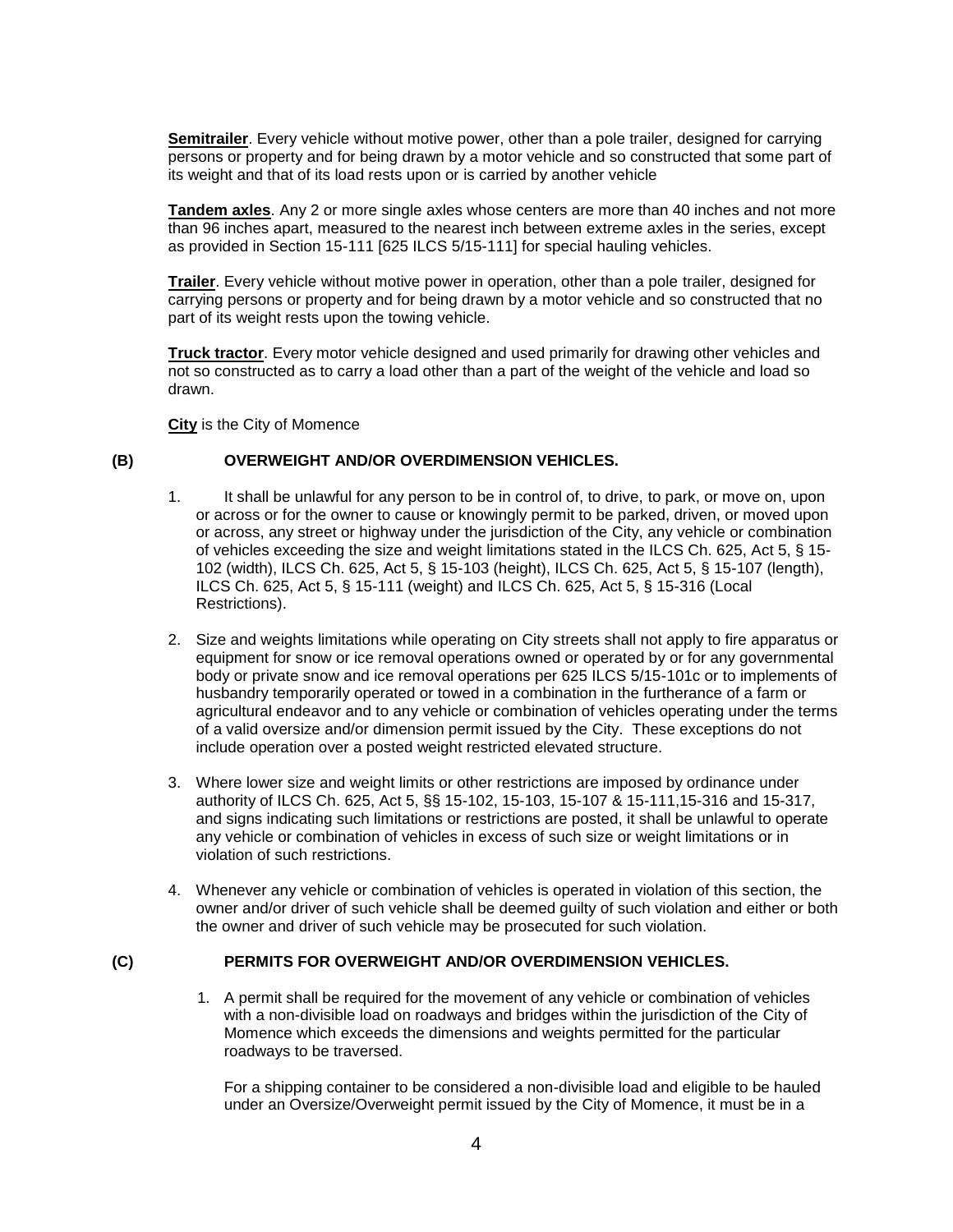sealed shipping container for international shipment and in route for import or export to/from a foreign country. Upon request from law enforcement or City of Momence officials, the driver must present documentation, such as a bill of lading or manifest that specifically ties the sealed container being moved to the container listed in the documentation through the unique container number (consists of 4 letters and 7 numbers). The documentation must also clearly state the foreign country destination or origin of that container. Failure to produce such documentation shall result in the load being considered a divisible load and ineligible to be permitted.

Furthermore, Intermodal Oversea Container Permits must comply with the same axle spacing requirement as the Illinois Department of Transportation.

Axle Spacing Requirements:

The spacing requirements for all overweight loaded routine and LCO permits, as well as all towed routine permits, are as follows:

a. The spacing between the steer axle and the first axle on the tractor tandem may not be less than 8 feet 1 inch;

b. The spacing between the last axle on the tractor and the first axle of the trailer may not be less than 18 feet 6 inches; and

c. The sum of all axle spacing's must be at least 43 feet 6 inches

As a result, failure to comply with these requirements for the load may be considered to be operating without a permit and subject to be fined back to legal weight.

- 2. The City with respect to any street or highway under its jurisdiction may upon application to the Momence Police Department on forms provided by the police department and good cause being shown therefore issue a special permit authorizing the applicant to operate or move a vehicle or combination of vehicles of a size or weight of vehicle or load exceeding the maximum. The applicant shall furnish the following information in the special permit application:
	- a. The name and address of the owner or lessee of the vehicle.
	- b. Applicant's name.
	- c. Type of permit request whether it be for a single trip, round trip, multiple routing or Limited Continuous Operation Permit (LCO).
	- d. The description and registration number of the power unit.
	- e. Description of the object or vehicle to be moved.
	- f. The number of axles of the vehicle or combination of vehicles.
	- g. The maximum axle weights of all single, tandem or series axles.
	- h. Maximum gross weight of the vehicle.
	- i. The maximum width, length and height of the vehicle and load.
	- j. Requested routing over City streets to and from a specific location.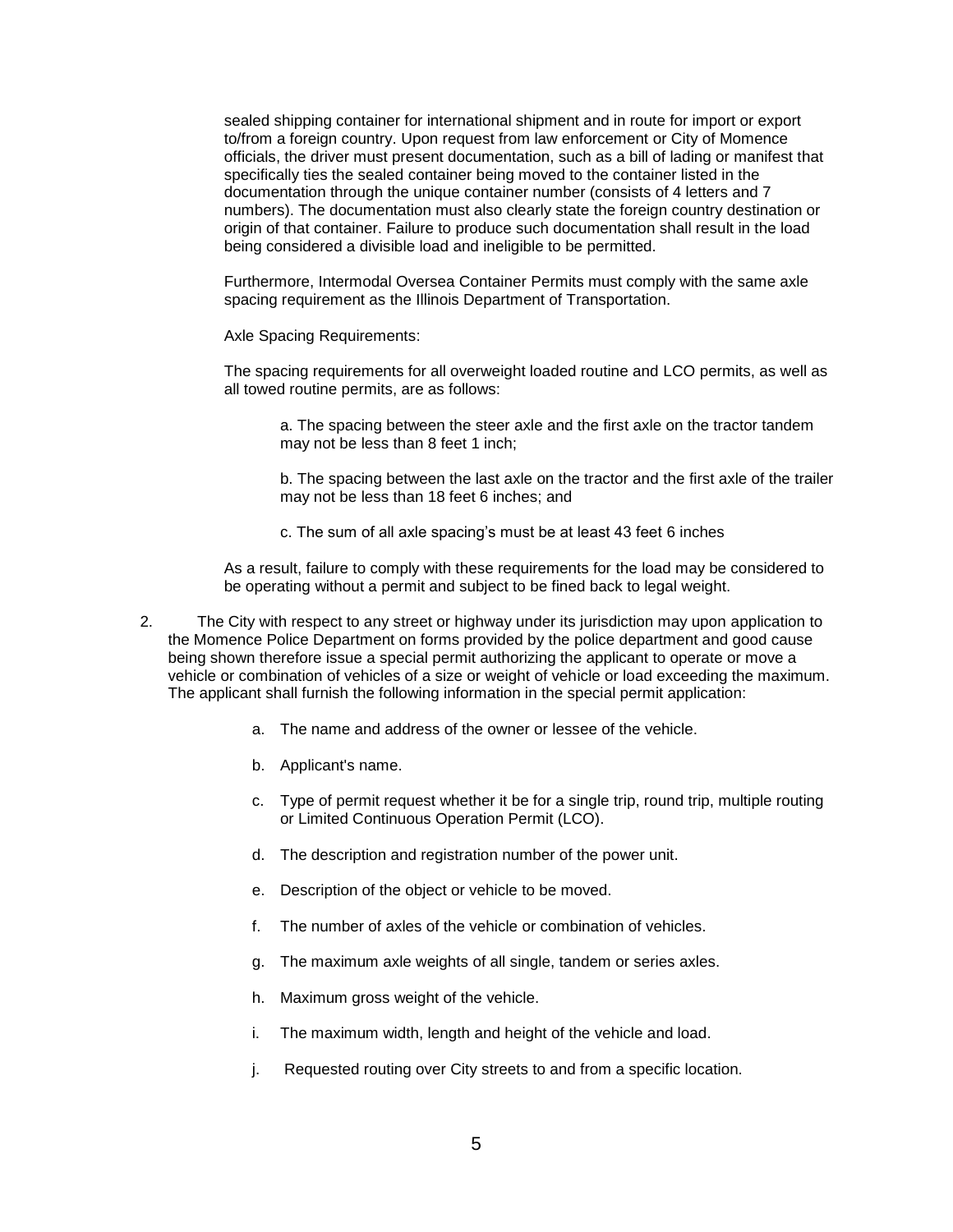- 3. For purposes of this Section, the following definitions apply:
	- a. A one-way or single trip movement means one move from the point of origin to the point of destination. Any additional stops between the point of origin and the point of destination are expressly prohibited. Single trip permits are effective for seven (7) consecutive days from the date of issuance unless otherwise directed by the Momence Police Department.
	- b. Round trip movement means two trips over the same route in opposite directions with the same vehicle and load. Round trip permits are effective for fourteen (14) consecutive days from the date of issuance.
	- c. Multiple moves are those in such close proximity to each other in distance or in time that the Police Department would consider incorporating two or more permit moves within one permit application. Multiple move permits, when granted by the police department, shall be for a period time not to exceed ninety (90) days from issuance.
	- d. Limited Continuous Operation (LCO) Permits may be issued to a vehicle and load in a like manner as the Illinois Department of Transportation upon presentation of a valid copy of the IDOT, Kankakee County, Momence Township and Ganeer Township issued LCO permit, (should any of these be necessary for access to/from City of Momence maintained highways) and payment of the appropriate fees established in the accompanying fee schedule.
- 4. The owner or his or her agent shall submit an application fee based on the below chart for a single routing which will be valid for seven calendar days (single issue), round trip routing valid for 14 calendar days (single issue) and multiple and LCO routings (valid for a base period of one week, one calendar month or quarter (3 months). Multiple and LCO Permits may be issued for a maximum of four consecutive permit periods with the permit fee calculated in the appropriate multiples of the base week, month or quarter permit. Permits are valid only for the date periods specified on the permit and for the specific vehicle, load and routing as established by the Momence Chief of Police or designee. No substitution of vehicle, load or routing is permitted without expressed written permission by the Chief of Police or his/her designee and the permit must be carried physically or electronically in the power unit to which the permit applies.

### **(D) Fee Schedule – Regular Permits**

**(Does not include Limited Continuous Operation International Intermodal shipments)** 

| Permit size - weight (with load) | Fee    |        |                     |                  |
|----------------------------------|--------|--------|---------------------|------------------|
|                                  | Single | Round  | Multiple (per qtr.) | LCO (per qtr.)   |
|                                  | trip   | trip   |                     | (Non-Intermodal) |
| Up to 100,000 pounds             | 50     | 75     | 150                 | 150              |
| 100,001 - 120,000                | 75     | 100    | 200                 | 200              |
| 120,001 - 150,000                | $100*$ | $125*$ |                     |                  |
| Over 150,000                     | $100*$ | $125*$ |                     |                  |

\* Plus necessary and appropriate administrative, engineering and road damage fees

| Permit size - width (with load) | Fee            |               |                     |                |
|---------------------------------|----------------|---------------|---------------------|----------------|
|                                 | Single<br>trip | Round<br>trip | Multiple (per qtr.) | LCO (per qtr.) |
| up to $12'$                     | 25             | 40            | 75                  | 75             |
| 12'1" - 13'-6"                  | 50             | 75            | 100                 | 100            |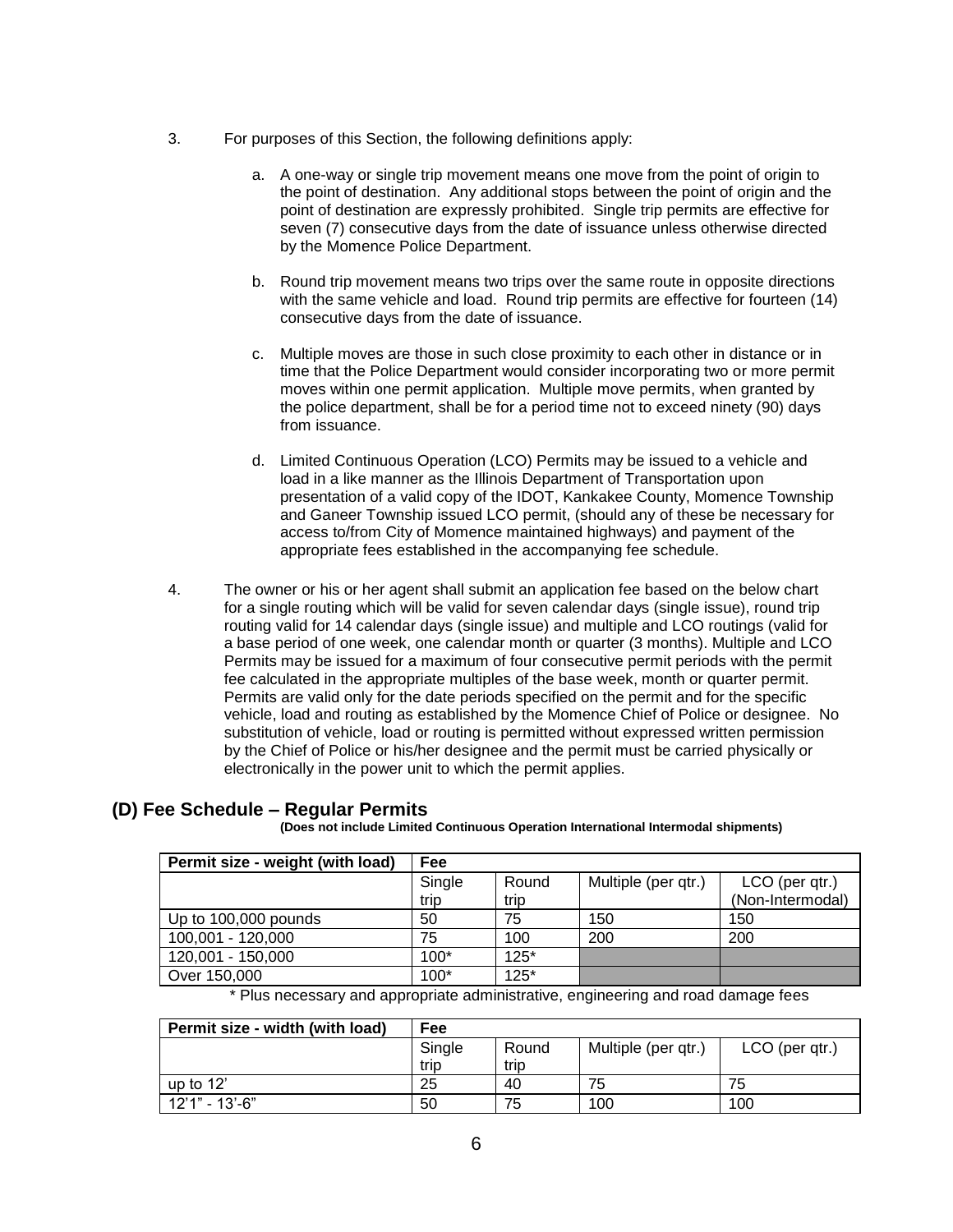| Over 13'6" wide                                                                   | $50*$          | $75*$         |                     |                |  |
|-----------------------------------------------------------------------------------|----------------|---------------|---------------------|----------------|--|
| * Plus necessary and appropriate administrative, engineering and road damage fees |                |               |                     |                |  |
| Permit size - height (with load)<br>Fee                                           |                |               |                     |                |  |
|                                                                                   | Single<br>trip | Round<br>trip | Multiple (per qtr.) | LCO (per qtr.) |  |
| 13'6" - 14'6"                                                                     | 25             | 40            | 75                  | 75             |  |
| Over 14'6"                                                                        | $50*$          | $75*$         |                     |                |  |

\* Plus necessary and appropriate administrative, engineering and road damage fees

| Permit size - length (with load) | Fee    |       |                     |                |
|----------------------------------|--------|-------|---------------------|----------------|
|                                  | Single | Round | Multiple (per qtr.) | LCO (per qtr.) |
|                                  | trip   | trip  |                     |                |
| up to $100'$                     | 25     | 40    | 75                  | 75             |
| Over 100'0"                      | $50*$  | $75*$ |                     |                |

\* Plus necessary and appropriate administrative, engineering and road damage fees

**Note: If a vehicle requires a permit due to multiple weight and/or dimension issues, the total fee will be based on the largest individual weight or dimension factor only.** 

### **(E) Fee Schedule – Limited Continuous Operation International Intermodal shipments**

| Permit size - weight<br>(with Intermodal container)                                                                        | <b>Fee</b>                 |                |                                                                                                          |  |  |
|----------------------------------------------------------------------------------------------------------------------------|----------------------------|----------------|----------------------------------------------------------------------------------------------------------|--|--|
|                                                                                                                            | Week<br>Monday -<br>Sunday | Calendar Month | Quarter<br>January 1 - March 31<br>April 1 - June 30<br>July 1 - September 30<br>October 1 - December 31 |  |  |
| Up to 100,000 pounds                                                                                                       | 100                        | 300            | 750                                                                                                      |  |  |
| 100,001 - 120,000                                                                                                          | 150                        | 450            | 1000                                                                                                     |  |  |
| <b>Spotter Semi-Tractors</b>                                                                                               | 750                        |                |                                                                                                          |  |  |
| (Within the permitted route. No axle spacing requirements or International paperwork<br>required to be carried in vehicle) |                            |                |                                                                                                          |  |  |

### **(F) Permit Provisions.**

- 1. The Chief of Police or his or her designee is authorized to approve the application for approved routes. Upon approval and payment of all required fees, the Momence Police Department shall issue a permit allowing passage of the oversize and/or overweight vehicles over City streets. The permit shall be specific and contain:
	- a. Permit number.
	- b. The dates the permit is valid.
	- c. Whether the permit is for single, round, multiple or LCO trip routing.
	- d. The description of object or vehicle to be moved.
	- e. Authorized gross weight, axle weights, width, length and height.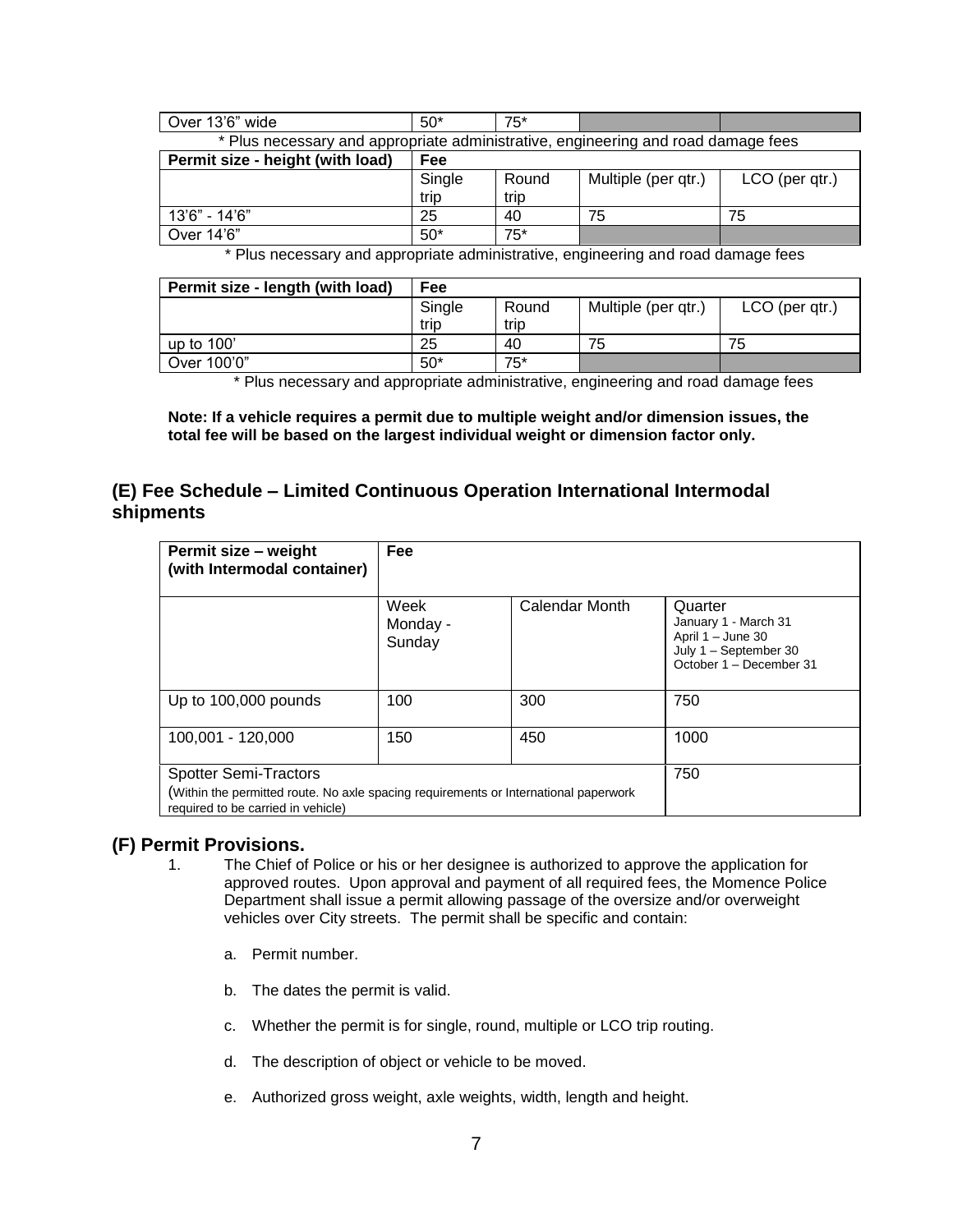- f. The authorized routing over City streets including the origin and termination point within the City.
- g. The fee paid.
- h. The date and signature of the Chief of Police or his or her designee.
- i. In addition, the permit will specify general conditions that the permittee must comply with that are consistent and reasonable for the protection of the general public and City streets.
- 2. It is the duty of the permittee to read and familiarize himself or herself with the permit provisions upon receipt. Undertaking of the permit move is deemed prima facie evidence of acceptance of the permit and that:
	- a. The permittee is in compliance with all operational and provision requirements; and
	- b. All dimension, axle spacing and weight limitations specified in the permit will not be exceeded; and
		- 1. the spacing between the steer axle and the first axle on the tractor tandem may not be less than 8 feet 1 inch; and
		- 2. the spacing between the last axle on the tractor and the first axle of the trailer may not be less than 18 feet 6 inches; and
		- 3. the sum of all axle spacing's must be at least 43 feet 6 inches
	- c. All operation, registration and license requirements have been complied with; and
	- d. All financial responsibilities, obligations and other legal requirements have been met; and
	- e. The permittee assumes all responsibility for injury or damage to persons or to public or private property, including his or her own, or to the object being transported, caused directly or indirectly by the transportation or movement of vehicles and objects authorized under the permit. He or she agrees to hold the City harmless from all suits, claims, damages, or proceedings of any kind and to indemnify the City for any claim it may be required to pay arising from the movement.
- 3. The permit shall be carried in the vehicle (either physically or electronically) to which the permit applies at all times while operating on streets within the City and shall be exhibited upon demand to any law enforcement officer, police officer or authorized official of the City.
- 4. Whenever any vehicle is operated in violation of the provisions of a City permit whether it be by size, weight or general/special provisions, and either or both the owner or driver of such vehicle shall be deemed guilty and either or both the owner or the driver of such vehicle may be prosecuted for such violation.

#### **(G) VEHICLES PROHIBITED ON CERTAIN STREETS.**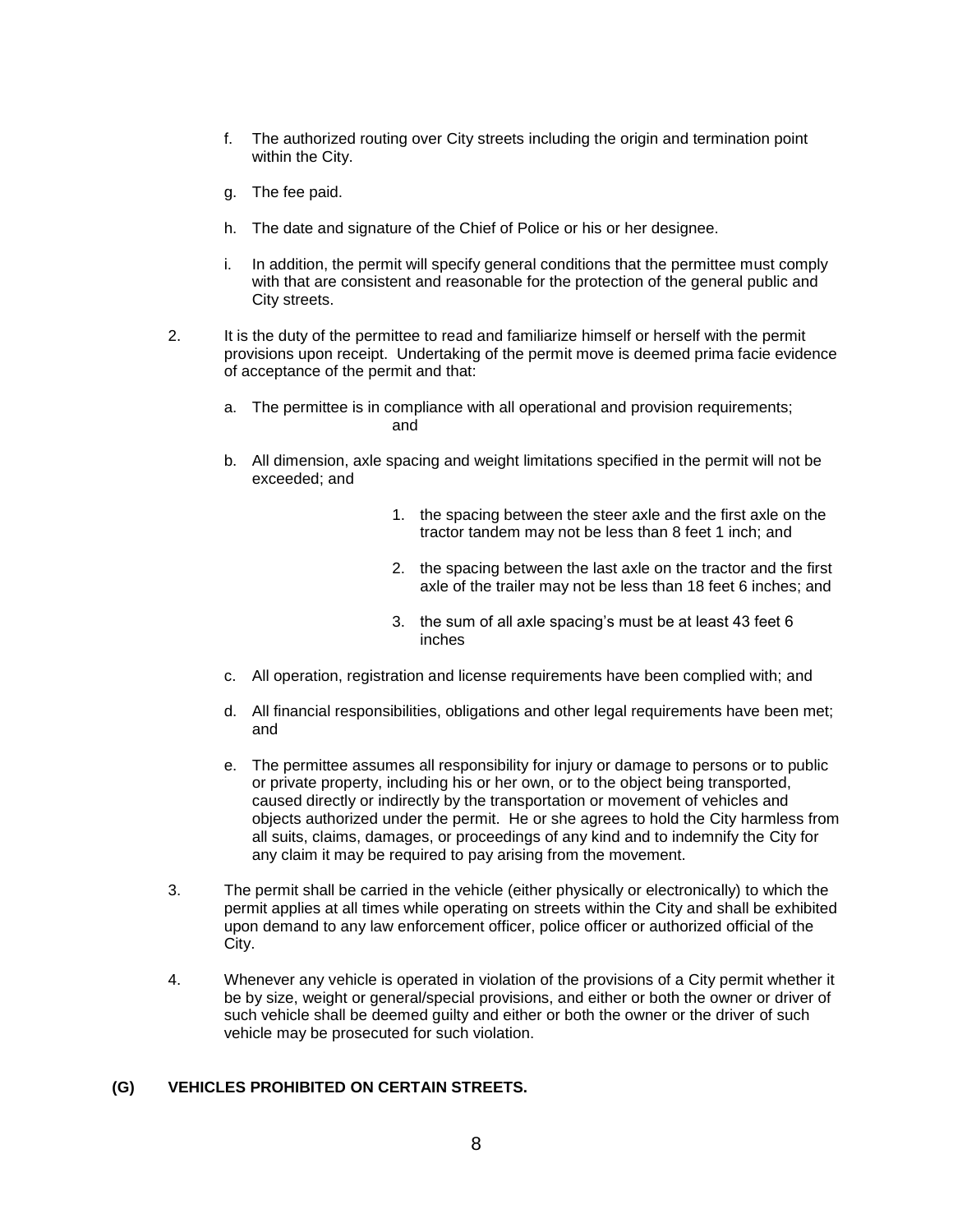- 1. As provided under the authority of ILCS Ch. 625, Act 5, § 15-101, 15-111 & 15-316, it shall be unlawful to operate any vehicle upon any street where the operation of that vehicle is prohibited by ordinance and where signs of such prohibition are posted. Vehicles operating under the authority of ILCS Ch. 625, Act 5, § 15-101,15-111 or 15-316 while utilizing City streets under "reasonable access" rules will be considered in violation of this section if they are not utilizing the most direct route to points of loading and unloading.
- 2. The following streets are restricted to a 6 Ton (12,000 pounds) weight limit as determined by Registered Weight, Gross Vehicle Weight Rating (GVWR), Gross Combination Vehicle Weight Rating (GCWR) or actual weight:

| a.           | <b>Washington Street</b> | From: Range Street (State Rt. #1) to Railroad Avenue     |
|--------------|--------------------------|----------------------------------------------------------|
| b.           | <b>River Street</b>      | From: Range Street (State Rt. #1) to Chocolate Street    |
| c.           | 2nd Street               | From: Range Street (State Rt. #1) to Railroad Avenue     |
| d.           | 3rd Street               | From: Range Street (State Rt. #1) to Railroad Avenue     |
| $e_{1}$      | 4 <sup>th</sup> Street   | From: Range Street (State Rt. #1) to Railroad Avenue     |
| f.           | 5th Street               | From: Range Street (State Rt. #1) to Railroad Avenue     |
| g.           | 6th Street               | From: Range Street (State Rt. #1) to Railroad Avenue     |
| h.           | 7th Street               | From: Range Street (State Rt. #1) to Railroad Avenue     |
| $\mathbf{L}$ | <b>Locust Street</b>     | From: River Street to 7th Street                         |
|              | <b>Chocolate Street</b>  | From River Street to Washington Street                   |
| k.           | <b>Walnut Street</b>     | From: Washington Street to 7th Street                    |
| L.           | Maple Street             | From: Washington Street to 7th Street                    |
| m.           | Ash Street               | From: 2nd Street to 7th Street                           |
| n.           | <b>Chestnut Street</b>   | From: 4th Street to 7th Street                           |
| о.           | <b>Railroad Avenue</b>   | From: Washington Street to 3rd Street                    |
| p.           | <b>Keyser Street</b>     | From: Oak Street to Railroad Right of Way                |
| q.           | <b>Indiana Street</b>    | From State of Illinois Rt. 1 to State of Illinois Rt. 17 |
| r.           | <b>Mill Street</b>       | From State of Illinois Rt. 1 to the east end             |

3. The Superintendent of Public Works is authorized and directed to post or cause to be posted, streets designated as restricted weight and/or dimension routes as governed by Subsection G, Paragraph 2, of this Chapter.

#### **(H) OVERSIZE VEHICLES PERMITTED ON CERTAIN STREETS.**

1. As provided under the authority of ILCS Ch. 625, Act 5, § 15-111, The City has designated the following portions of streets and/or highways as Class II designated streets. Vehicles utilizing those as such, can be of a length consistent with ILCS Ch. 625, Act 5, § 15-107.

Class II Designated streets:

| Railroad Avenue | From: Industrial Dr. to 3rd St.                        |
|-----------------|--------------------------------------------------------|
| Mechanic Street | From: Range Street (State of Illinois Route #1) to the |
|                 | western most end.                                      |

2. The Superintendent of Public Works is authorized and directed to post or cause to be posted, streets designated as Class II truck routes as governed by Subsection H, Paragraph 1, of this Chapter.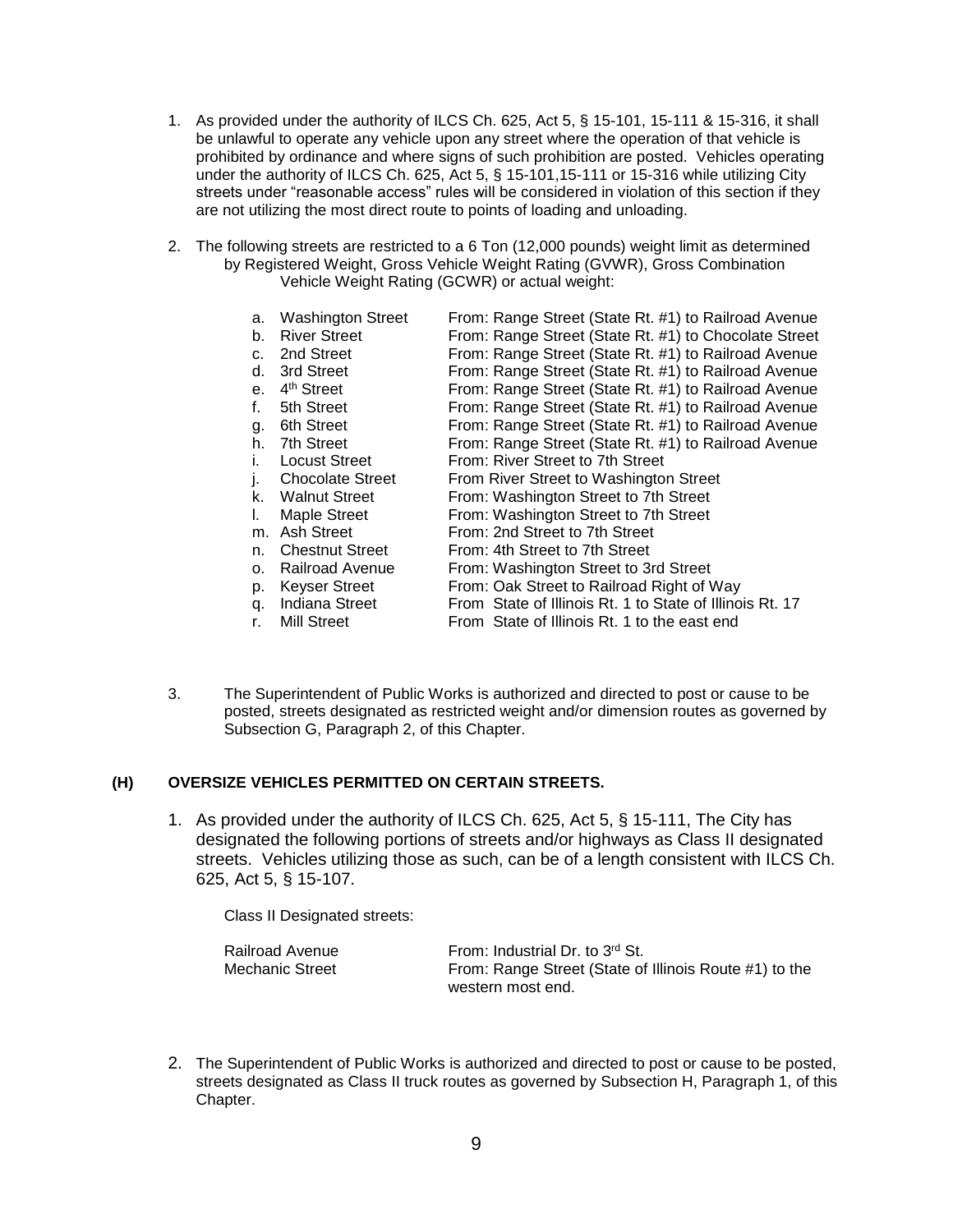### **(I) PENALTY**

- 1. Any violation of the weight limitations set forth in this Chapter, any person, firm or corporation who or which violates, disobeys, neglects, fails to comply with, or resists enforcement of, the provisions of this chapter shall be fined not less than \$50.00 nor more than \$750.00 for each offense. A separate offense shall be deemed committed on each calendar day a violation occurs.
	- or
- 2. For any violation of 625 ILCS 5/ 15-316, any person firm or corporation convicted of such violation shall be fined an amount as provided in ILCS Ch. 625, Act 5, §15-316(e) as now in effect or as hereafter amended and in effect as of the date of such violation.

and/or

- 3. For any violation of the dimension and weight limitations set forth in 625 ILCS 5/15- 102, 103, 107 & 111, any person, firm or corporation convicted of such violation shall be additionally fined an amount as provided in ILCS Ch. 625, Act 5, §15-113 as now in effect or as hereafter amended and in effect as of the date of the such violation.
- 4. In addition to seeking a fine, as herein above provided, the City Attorney may institute any proper action in the name of the City of Momence to enjoin the violation of any provision of this Chapter or to collect any damages allowed by law, including but not limited to liability for damages as provided in ILCS Ch. 625, Act 5, §15-318 as now in effect or as hereafter amended and in effect as of the date of the underlying violation.
- 5. Whenever any vehicle or combination of vehicles is operated in violation of this section, the owner and/or driver of such vehicle shall be deemed guilty of such violation and either or both the owner and driver of such vehicle may be prosecuted for such violation.

**Section Three:** That all ordinances and parts of ordinances in conflict with or

inconsistent with the provisions of this ordinance are hereby repealed to the extent of

any such conflict or inconsistency.

**Section Four:** That if any part or portion of this ordinance shall be declared

invalid by a court of competent jurisdiction, such partial invalidity shall not affect the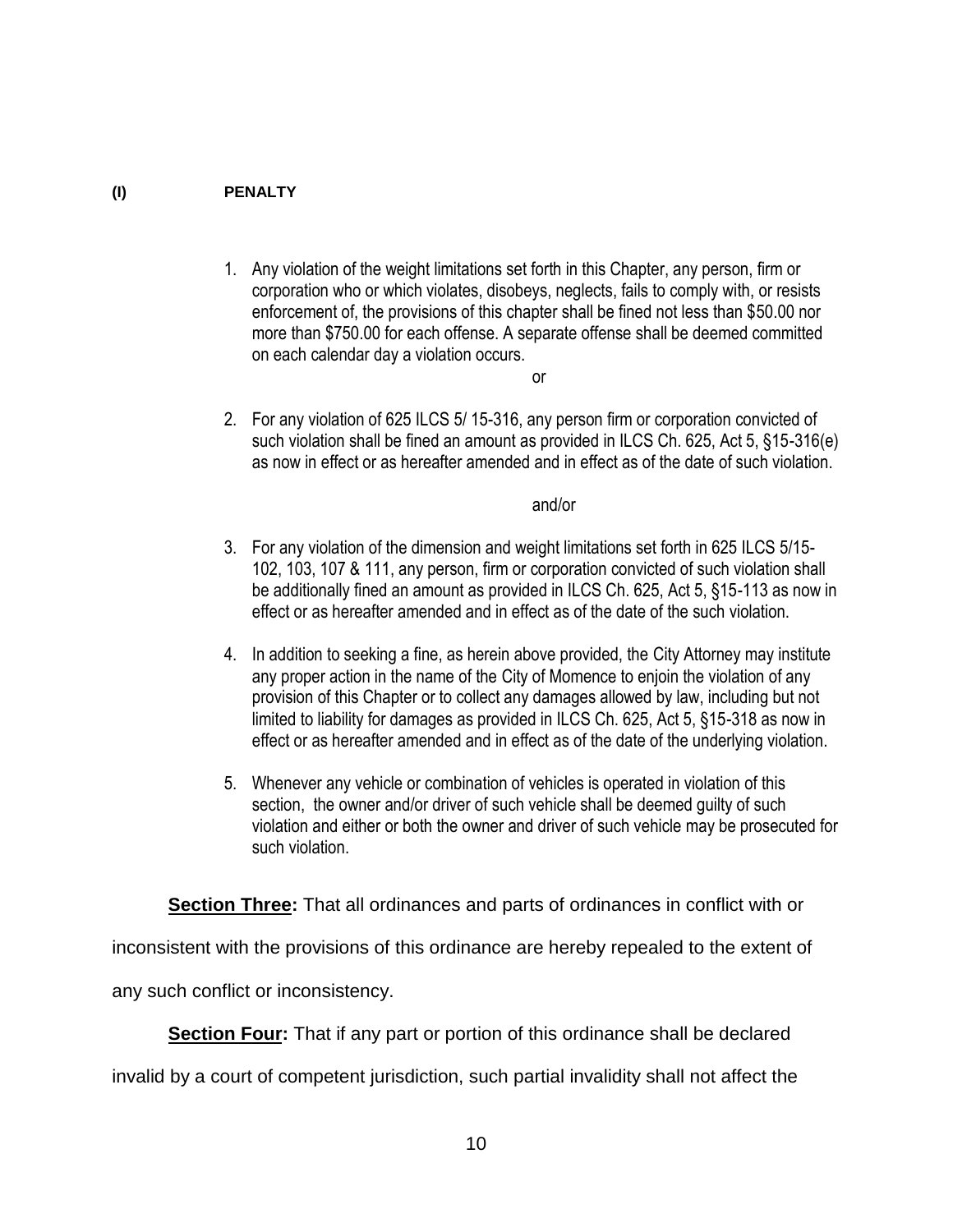remainder of this ordinance.

**Section Five:** That this Ordinance shall be in full force and effect from and after its passage, approval and publication in pamphlet form as is hereby authorized to be done by the Mayor and City Council.

| Alderwoman Denton   | Electronic<br>Attendance | $Aye$ Nay $\_\_$ |                          | Absent                     | Pass/Abstain |
|---------------------|--------------------------|------------------|--------------------------|----------------------------|--------------|
| Alderwoman Navratil | Electronic<br>Attendance | Ave              | Nay $\rule{1em}{0.15mm}$ | Absent                     | Pass/Abstain |
| Alderwoman N Metz   | Electronic<br>Attendance |                  |                          | Aye Nay Absent             | Pass/Abstain |
| Alderman Steele     | Electronic<br>Attendance |                  |                          | Aye____ Nay____ Absent____ | Pass/Abstain |
| Alderman Kupferer   | Electronic<br>Attendance |                  |                          | Aye____ Nay____ Absent____ | Pass/Abstain |
| Alderman Cook       | Electronic<br>Attendance |                  |                          | Aye Nay Absent             | Pass/Abstain |
| Alderman Lesyna     | Electronic<br>Attendance | Ave              | Nay___                   | Absent                     | Pass/Abstain |
| Alderman J Metz     | Electronic<br>Attendance |                  |                          | Aye Nay Absent             | Pass/Abstain |
| TOTALS              | Electronic<br>Attendance | Ave              | Nav                      | Absent                     | Pass/Abstain |

Passed by the Mayor and the City Council of the City of Momence, Illinois, this 20<sup>th</sup> day of July, 2015.

\_\_\_\_\_\_\_\_\_\_\_\_\_\_\_\_\_\_\_\_\_\_\_\_\_\_\_\_\_\_\_\_\_\_\_\_\_\_ **Mick Porter**, Mayor of the City of Momence, Illinois

ATTEST:

\_\_\_\_\_\_\_\_\_\_\_\_\_\_\_\_\_\_\_\_\_\_\_\_\_\_\_\_\_\_\_\_\_\_\_\_\_\_ **Jenene Henson**, City Clerk, City of Momence, Illinois